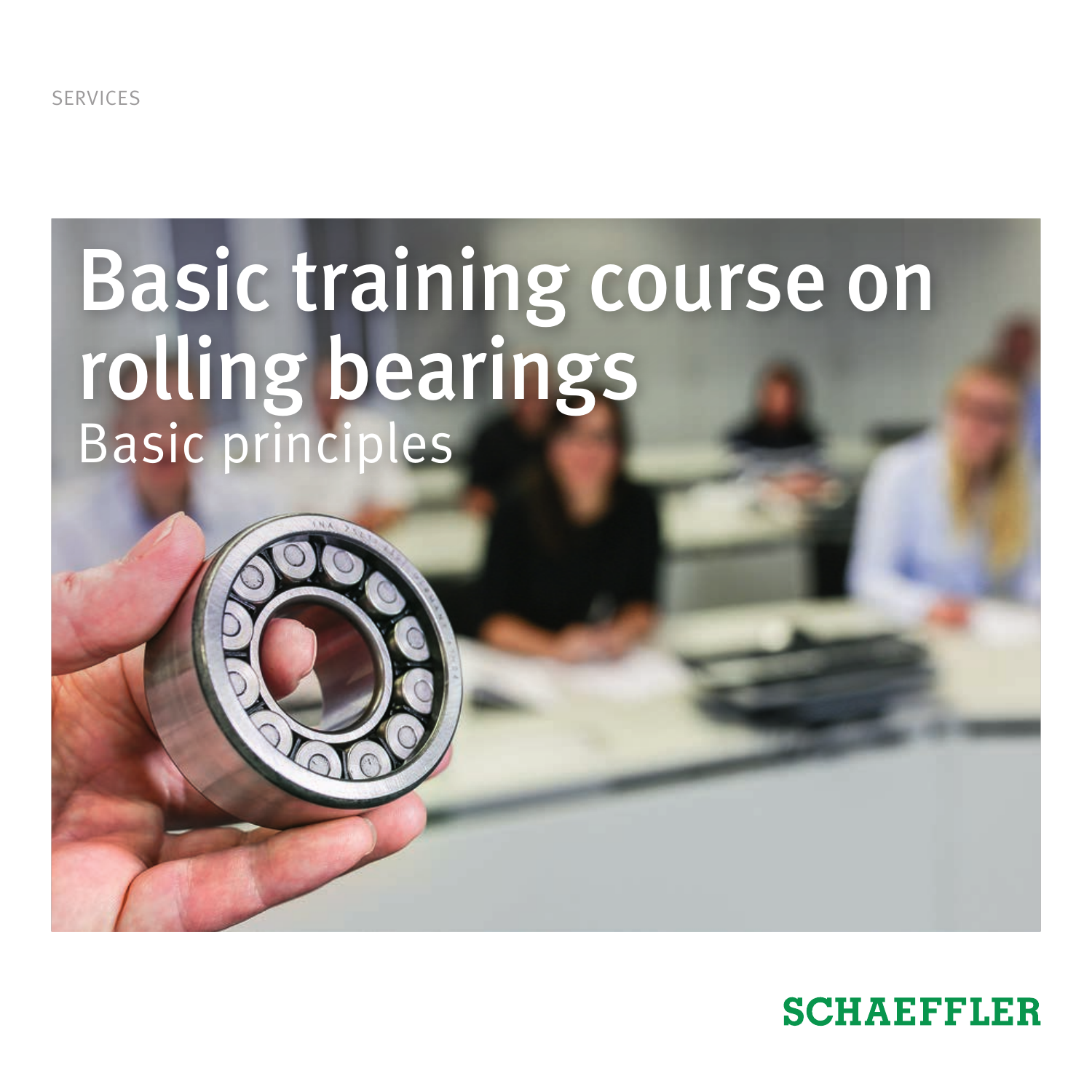# **Basic training course on rolling bearings** SERVICES

Current rolling bearings are high-tech products. Their performance has been continuously improved over the last few years. Our basic training course on rolling bearings includes important fundamental principles. These range from the calculation of the required internal clearance to the behavior of the rolling bearing in its operating condition, as well as ways of increasing the performance of a rolling bearing and explanations of the numerous technical terms such as load ratings or limit loads. Schaeffler also offers an advanced rolling bearings training course that builds on the knowledge gained in the basic course.

#### **Contents**

- The rolling bearing during operation, such as load distribution and tilting
- Internal clearance, bearing and operating clearance
- Rolling bearing geometry
- Rolling bearing kinematics
- Materials technology
- Load ratings
- Rigidity, deflection
- Rating life (definitions / backgrounds)
- Speeds



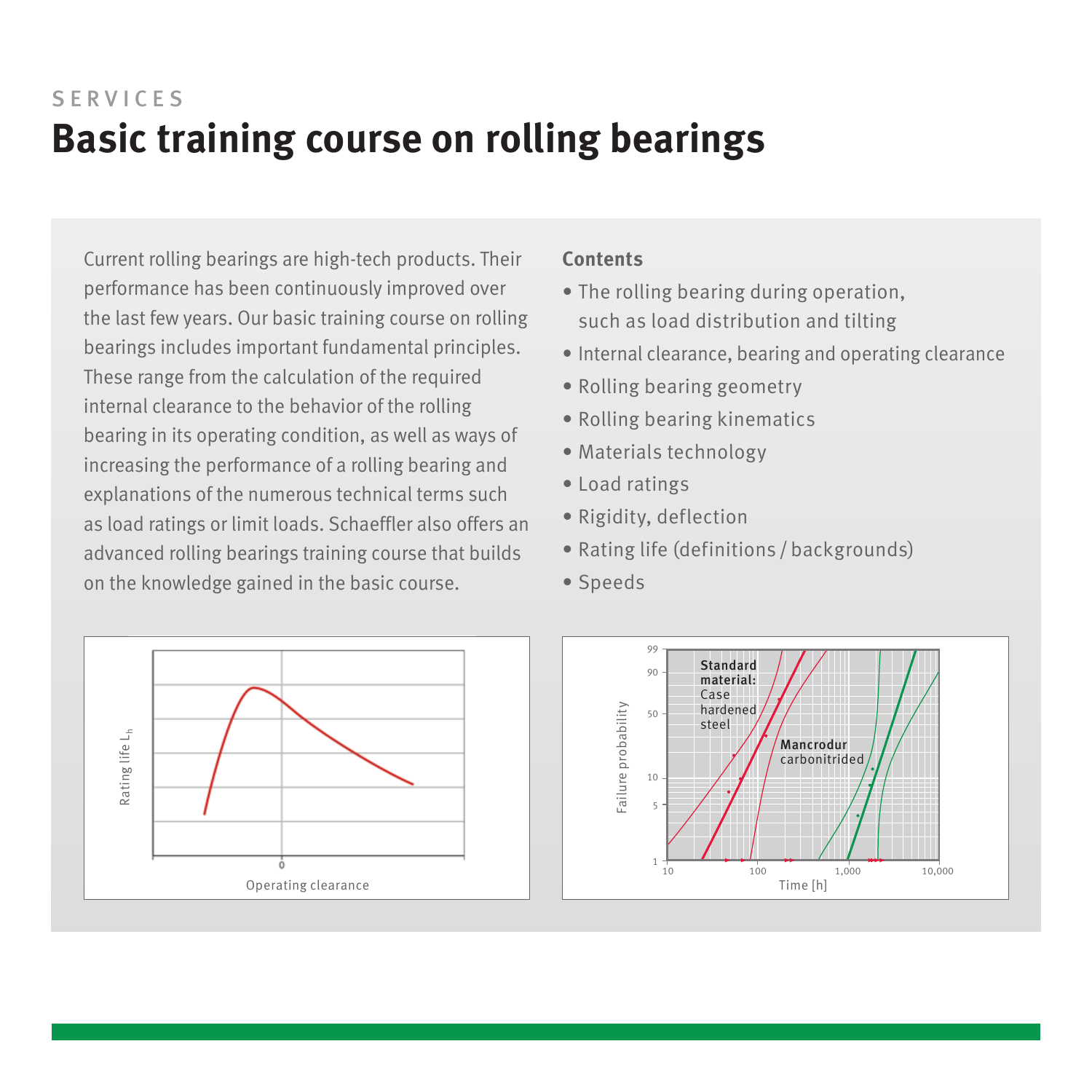- Friction and heat balance
- Tribology (basics)
- Surface technology
- Statistics (Weibull)

### **Customer benefits**

• Cost reduction

- Systematic advanced training
- Defect prevention when designing bearings
- Performance-optimized application of rolling bearings (longer operating life and increased machine availability)
- **Target group**
- Engineers and technicians
- Commercial personnel in technical sales